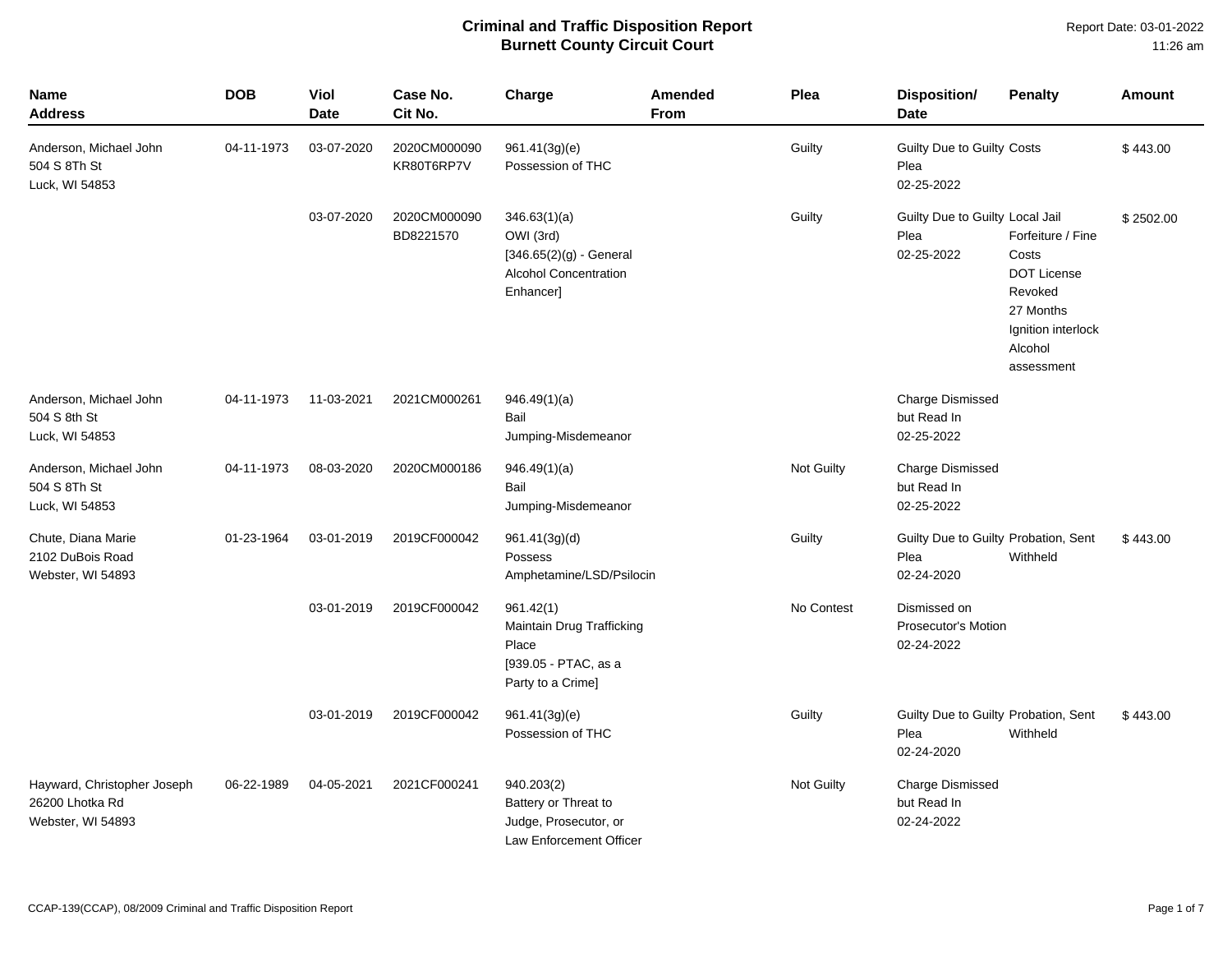#### Report Date: 03-01-2022 11:26 am

| <b>Name</b><br><b>Address</b>                                         | <b>DOB</b> | <b>Viol</b><br><b>Date</b> | Case No.<br>Cit No.       | Charge                                                                                         | Amended<br><b>From</b> | Plea       | <b>Disposition/</b><br><b>Date</b>                   | <b>Penalty</b> | <b>Amount</b> |
|-----------------------------------------------------------------------|------------|----------------------------|---------------------------|------------------------------------------------------------------------------------------------|------------------------|------------|------------------------------------------------------|----------------|---------------|
|                                                                       |            | 04-05-2021                 | 2021CF000241              | 943.30(4)<br>Threat to Injure/Accuse<br>Crime-Official                                         |                        | Not Guilty | <b>Charge Dismissed</b><br>but Read In<br>02-24-2022 |                |               |
|                                                                       |            | 04-05-2021                 | 2021CF000241              | 940.203(2)<br>Battery or Threat to<br>Judge, Prosecutor, or<br>Law Enforcement Officer         |                        | Not Guilty | Charge Dismissed<br>but Read In<br>02-24-2022        |                |               |
|                                                                       |            | 04-05-2021                 | 2021CF000241              | 943.30(4)<br>Threat to Injure/Accuse<br>Crime-Official                                         |                        | Not Guilty | <b>Charge Dismissed</b><br>but Read In<br>02-24-2022 |                |               |
|                                                                       |            | 04-05-2021                 | 2021CF000241              | 943.01(1)<br>Criminal Damage to<br>Property                                                    |                        | Not Guilty | <b>Charge Dismissed</b><br>but Read In<br>02-24-2022 |                |               |
| Hayward, Christopher Joseph<br>26200 Lhotka Road<br>Webster, WI 54893 | 06-22-1989 | 07-24-2020                 | 2020CM000187              | 346.62(3)<br><b>Reckless Driving-Cause</b><br><b>Bodily Harm</b>                               |                        | Not Guilty | <b>Charge Dismissed</b><br>but Read In<br>02-24-2022 |                |               |
|                                                                       |            | 07-24-2020                 | 2020CM000187<br>AC3724560 | 343.05(3)(a)<br>Operate w/o Valid<br>License (3rd+ w/in 3yrs)                                  |                        | Not Guilty | <b>Charge Dismissed</b><br>but Read In<br>02-24-2022 |                |               |
| Hayward, Christopher Joseph<br>26200 Lhotka Rd<br>Webster, WI 54893   | 06-22-1989 | 06-13-2020                 | 2020CM000271              | 943.41(5)(a)1a<br>Fin.Trans.Card-Fraudulent<br>Use (<= \$2500)<br>$[939.62(1)(a) - Repeater]$  |                        | Not Guilty | Charge Dismissed<br>but Read In<br>02-24-2022        |                |               |
|                                                                       |            | 06-13-2020                 | 2020CM000271              | 943.41(5)(a)1a<br>Fin.Trans.Card-Fraudulent<br>Use $(<= $2500)$<br>$[939.62(1)(a) - Repeater]$ |                        | Not Guilty | <b>Charge Dismissed</b><br>but Read In<br>02-24-2022 |                |               |
|                                                                       |            | 06-15-2020                 | 2020CM000271              | 943.41(5)(a)1a<br>Fin.Trans.Card-Fraudulent<br>Use (<= \$2500)<br>$[939.62(1)(a) - Repeater]$  |                        | Not Guilty | <b>Charge Dismissed</b><br>but Read In<br>02-24-2022 |                |               |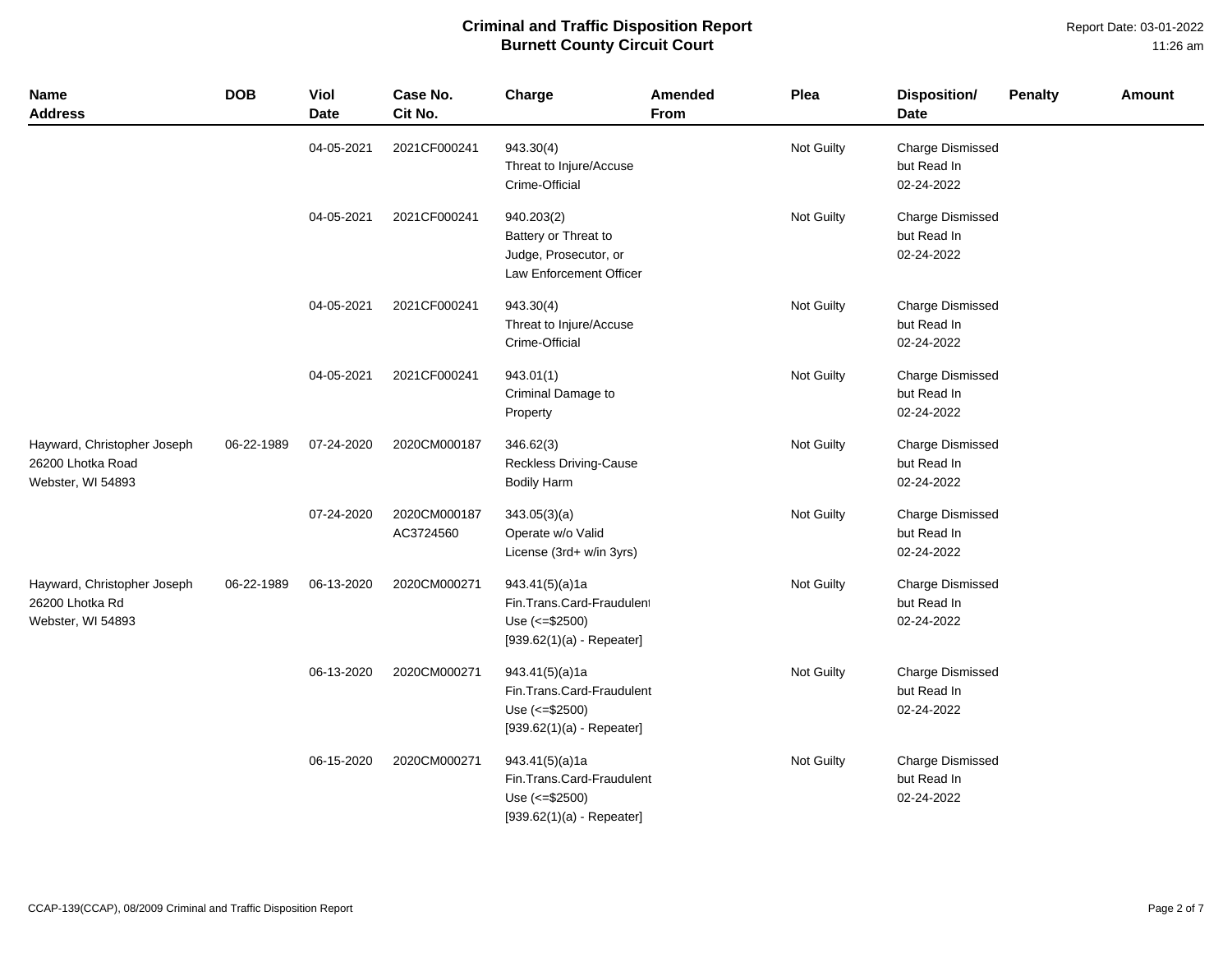| Name<br><b>Address</b>                                                | <b>DOB</b> | Viol<br><b>Date</b> | Case No.<br>Cit No.        | Charge                                                                                                                  | Amended<br>From | Plea       | Disposition/<br><b>Date</b>                          | <b>Penalty</b> | Amount |
|-----------------------------------------------------------------------|------------|---------------------|----------------------------|-------------------------------------------------------------------------------------------------------------------------|-----------------|------------|------------------------------------------------------|----------------|--------|
|                                                                       |            | 06-16-2020          | 2020CM000271               | 943.41(5)(a)1a<br>Fin.Trans.Card-Fraudulent<br>Use $(<= $2500)$<br>$[939.62(1)(a) - Repeater]$                          |                 | Not Guilty | <b>Charge Dismissed</b><br>but Read In<br>02-24-2022 |                |        |
|                                                                       |            | 06-16-2020          | 2020CM000271               | 943.41(5)(a)1a<br>Fin.Trans.Card-Fraudulent<br>Use $(<= $2500)$<br>$[939.62(1)(a) - Repeater]$                          |                 | Not Guilty | <b>Charge Dismissed</b><br>but Read In<br>02-24-2022 |                |        |
|                                                                       |            | 06-20-2020          | 2020CM000271               | 943.41(5)(a)1a<br>Fin.Trans.Card-Fraudulent<br>Use $(<= $2500)$<br>$[939.62(1)(a) - Repeated]$                          |                 | Not Guilty | Charge Dismissed<br>but Read In<br>02-24-2022        |                |        |
|                                                                       |            | 06-23-2020          | 2020CM000271               | 943.41(5)(a)1a<br>Fin.Trans.Card-Fraudulent<br>Use (<= \$2500)<br>$[939.62(1)(a) - Repeated]$                           |                 | Not Guilty | <b>Charge Dismissed</b><br>but Read In<br>02-24-2022 |                |        |
|                                                                       |            | 06-25-2020          | 2020CM000271               | 943.41(5)(a)1a<br>Fin.Trans.Card-Fraudulent<br>Use (<= \$2500)<br>$[939.62(1)(a) - Repeated]$                           |                 | Not Guilty | Charge Dismissed<br>but Read In<br>02-24-2022        |                |        |
|                                                                       |            | 06-26-2020          | 2020CM000271               | 943.41(5)(a)1a<br>Fin.Trans.Card-Fraudulent<br>Use $(<= $2500)$<br>$[939.62(1)(a) - Repeated]$                          |                 | Not Guilty | <b>Charge Dismissed</b><br>but Read In<br>02-24-2022 |                |        |
|                                                                       |            | 07-21-2020          | 2020CM000271               | 943.41(5)(a)<br>Credit Card-Fraudulent<br>Use $(<= $2500)$<br>$[939.62(1)(a) - Repeater]$                               |                 | Not Guilty | <b>Charge Dismissed</b><br>but Read In<br>02-24-2022 |                |        |
| Hayward, Christopher Joseph<br>26200 Lhotka Road<br>Webster, WI 54893 | 06-22-1989 | 08-24-2020          | 2020CM000244<br>518004X4K3 | 961.573(1)<br>Possess Drug<br>Paraphernalia<br>[939.05 - PTAC, as a<br>Party to a<br>Crime][939.62(1)(a) -<br>Repeater] |                 | Not Guilty | <b>Charge Dismissed</b><br>but Read In<br>02-24-2022 |                |        |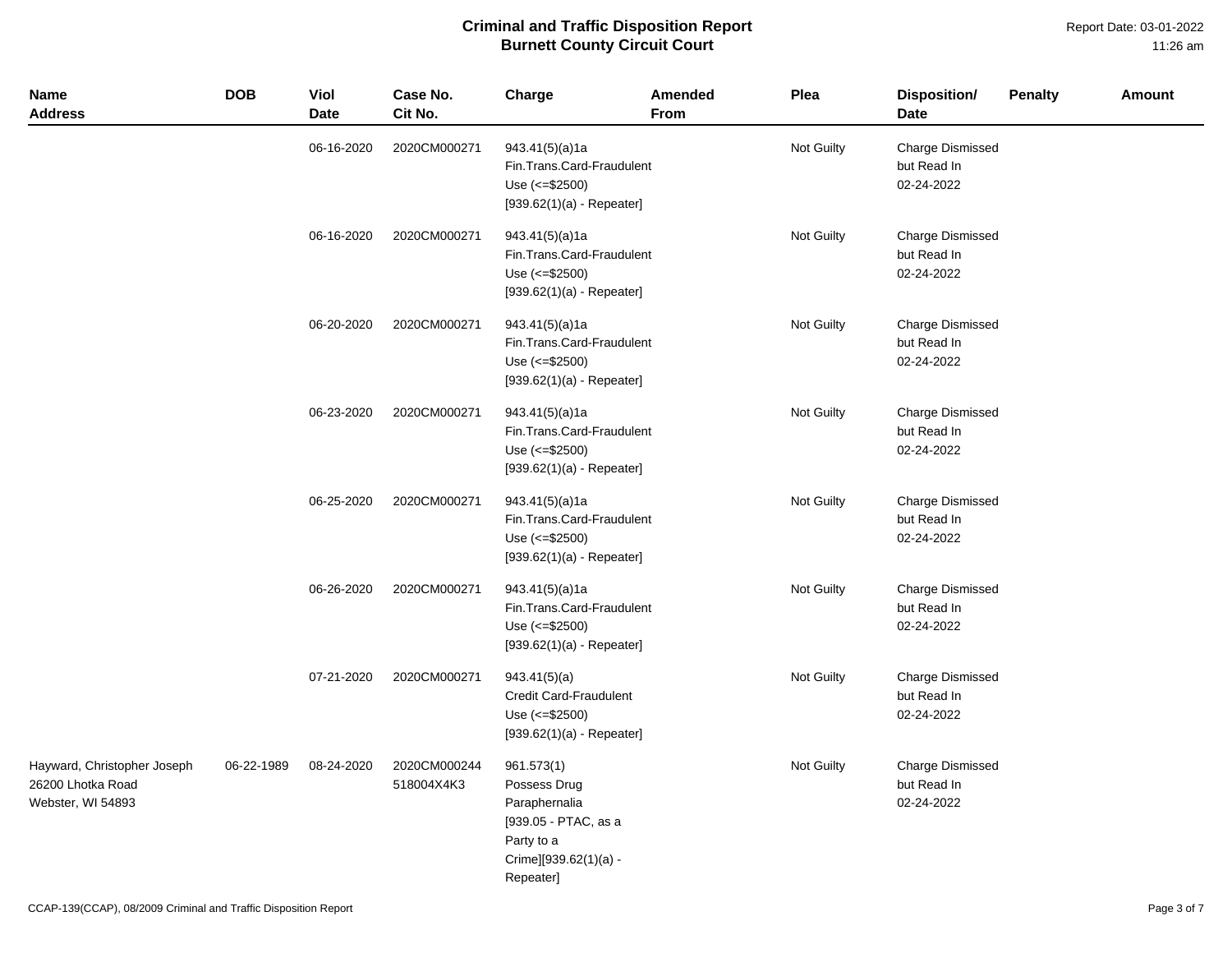| Name<br><b>Address</b>                                                | <b>DOB</b>                                                               | <b>Viol</b><br><b>Date</b> | Case No.<br>Cit No.       | Charge                                                                                       | <b>Amended</b><br><b>From</b>                        | Plea       | <b>Disposition/</b><br><b>Date</b>                           | <b>Penalty</b>                                                              | <b>Amount</b> |
|-----------------------------------------------------------------------|--------------------------------------------------------------------------|----------------------------|---------------------------|----------------------------------------------------------------------------------------------|------------------------------------------------------|------------|--------------------------------------------------------------|-----------------------------------------------------------------------------|---------------|
|                                                                       |                                                                          | 08-24-2020                 | 2020CM000244<br>BF5279433 | 343.05(3)(a)<br>Operate w/o Valid<br>License (3rd+ w/in 3yrs)<br>$[939.62(1)(a) - Repeated]$ |                                                      | Not Guilty | <b>Charge Dismissed</b><br>but Read In<br>02-24-2022         |                                                                             |               |
| Hayward, Christopher Joseph<br>26200 Lhotka Road<br>Webster, WI 54893 | 06-22-1989                                                               | 08-15-2020                 | 2020CT000040              | 343.05(3)(a)<br>Operate w/o Valid<br>License (3rd+ w/in 3yrs)                                |                                                      | Not Guilty | <b>Charge Dismissed</b><br>but Read In<br>02-24-2022         |                                                                             |               |
| Hayward, Christopher Joseph<br>26200 Lhotka Rd<br>Webster, WI 54893   | 06-22-1989                                                               | 01-09-2022                 | 2022CF000015              | 940.20(1)<br><b>Battery by Prisoners</b>                                                     |                                                      |            | <b>Charge Dismissed</b><br>but Read In<br>02-24-2022         |                                                                             |               |
| Kantorski #00398737, Theresa<br>Marie<br>Taycheedah Correctional      | 09-17-1971                                                               | 02-08-2020                 | 2020CF000049              | 961.41(3g)(d)<br>Possess<br>Amphetamine/LSD/Psilocin                                         | Possession of<br>Methamphetamine                     | Guilty     | Guilty Due to Guilty Local Jail<br>Plea<br>02-24-2022        | Costs                                                                       | \$443.00      |
| Institution<br>PO Box 1947<br>Fond du Lac, WI 54935                   | 02-08-2020<br>2020CF000049<br>946.49(1)(b)<br><b>Bail Jumping-Felony</b> |                            |                           | Not Guilty                                                                                   | <b>Charge Dismissed</b><br>but Read In<br>02-24-2022 |            |                                                              |                                                                             |               |
| Lucas, Randolph J.<br>24763 Poquette Lake Rd<br>Spooner, WI 54801     | 06-22-1974                                                               | 11-08-2021                 | 2021CM000263              | 940.19(1)<br>Battery<br>[968.075(1)(a) - Domestic<br>Abuse]                                  |                                                      |            | <b>Charge Dismissed</b><br>but Read In<br>02-24-2022         |                                                                             |               |
|                                                                       |                                                                          | 11-08-2021                 | 2021CM000263              | BC947.01<br><b>Disorderly Conduct</b>                                                        | <b>Disorderly Conduct</b>                            | No Contest | Guilty Due to No<br><b>Contest Plea</b><br>02-24-2022        | Forfeiture / Fine                                                           | \$330.50      |
| Meyer, Jerod Lee<br>20523 Camden Court<br>Farmington, MN 55024        | 04-15-1977                                                               | 05-29-2021                 | 2021TR000438<br>BG1045155 | 346.05(1)<br>Operating Left of Center                                                        |                                                      | Not Guilty | <b>Charge Dismissed</b><br>but Read In<br>02-23-2022         |                                                                             |               |
| Meyer, Jerod Lee<br>20523 Camden Court<br>Farmington, MN 55024        | 04-15-1977                                                               | 05-29-2021                 | 2021TR000440<br>BG1045133 | 346.63(1)(a)<br>OWI (1st)                                                                    |                                                      | Guilty     | Guilty Due to Guilty Forfeiture / Fine<br>Plea<br>02-23-2022 | Costs<br><b>DOT License</b><br>Revoked<br>6 Months<br>Alcohol<br>assessment | \$947.50      |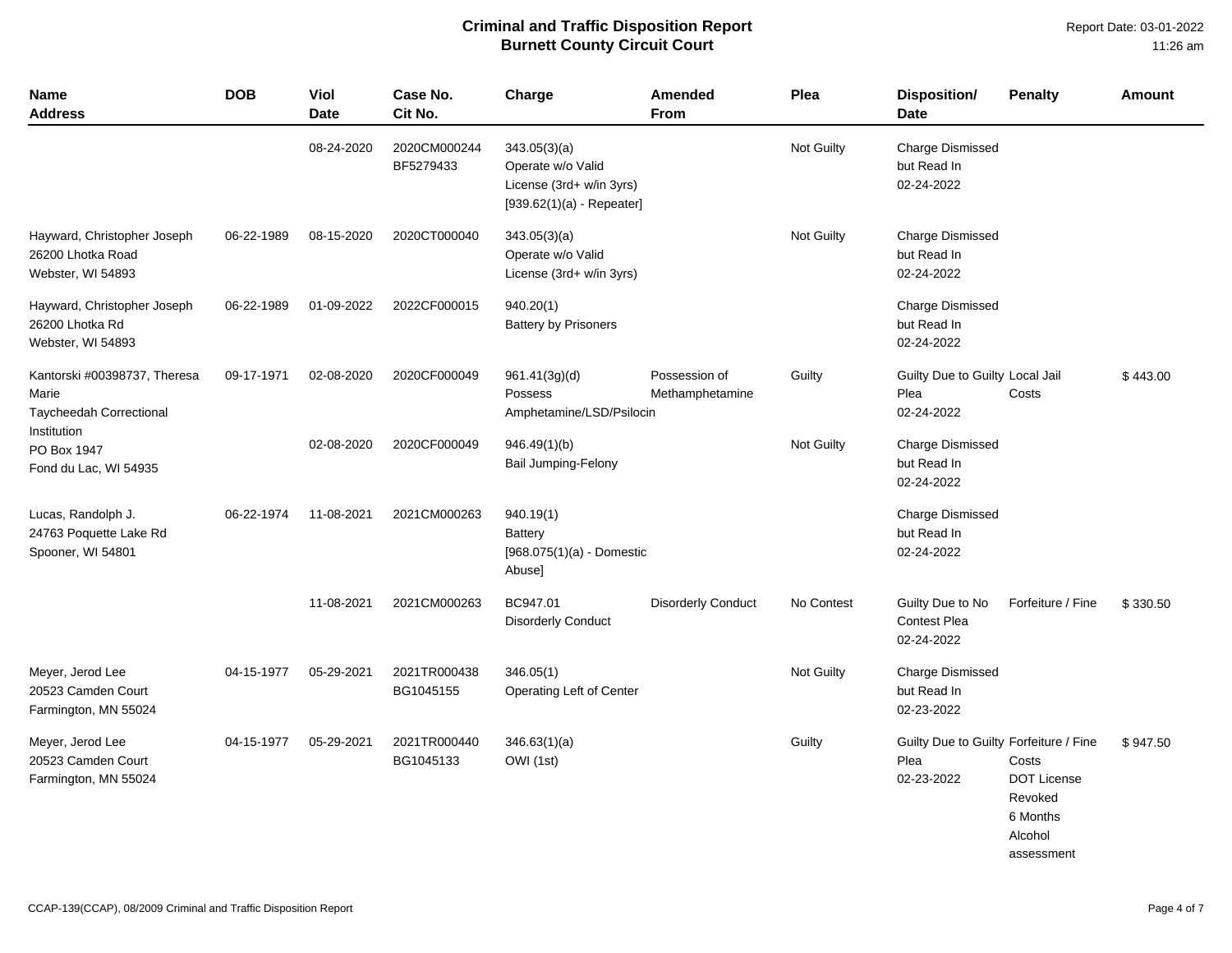| <b>Name</b><br><b>Address</b>                                                        | <b>DOB</b> | Viol<br><b>Date</b> | Case No.<br>Cit No.       | Charge                                                                                               | Amended<br><b>From</b> | Plea              | <b>Disposition/</b><br><b>Date</b>                         | <b>Penalty</b>        | Amount   |
|--------------------------------------------------------------------------------------|------------|---------------------|---------------------------|------------------------------------------------------------------------------------------------------|------------------------|-------------------|------------------------------------------------------------|-----------------------|----------|
| Meyer, Jerod Lee<br>20523 Camden Court<br>Farmington, MN 55024                       | 04-15-1977 | 05-29-2021          | 2021TR000439<br>BG1045144 | 346.46(1)<br>Fail/Stop at Stop Sign                                                                  |                        | Not Guilty        | <b>Charge Dismissed</b><br>but Read In<br>02-23-2022       |                       |          |
| Meyer, Jerod Lee<br>20523 Camden Court<br>Farmington, MN 55024                       | 04-15-1977 | 05-29-2021          | 2021TR000529<br>BG1045332 | 346.63(1)(b)<br>Operating w/ PAC >=0.15<br>(1st)                                                     |                        | <b>Not Guilty</b> | Charge<br>Consolidated into<br>Another Case<br>02-23-2022  |                       |          |
| Robison, Kelly Shaun<br>c/o Linda Jorgensen<br>8050 County Rd F<br>Danbury, WI 54830 | 08-27-1992 | 09-03-2021          | 2021CF000268              | 940.203(2)<br>Battery or Threat to<br>Judge, Prosecutor, or<br>Law Enforcement Officer               |                        | <b>Not Guilty</b> | <b>Charge Dismissed</b><br>but Read In<br>02-23-2022       |                       |          |
|                                                                                      |            | 09-03-2021          | 2021CF000268              | 946.41(1)<br><b>Resisting or Obstructing</b><br>an Officer                                           |                        | Guilty            | Guilty Due to Guilty Probation, Sent<br>Plea<br>02-23-2022 | Imposed<br>Local Jail | \$443.00 |
|                                                                                      |            | 09-03-2021          | 2021CF000268              | 813.125(7)<br>Violate/Harassment<br><b>Restraining Order</b>                                         |                        | <b>Not Guilty</b> | <b>Charge Dismissed</b><br>but Read In<br>02-23-2022       |                       |          |
|                                                                                      |            | 09-03-2021          | 2021CF000268              | 947.01(1)<br><b>Disorderly Conduct</b>                                                               |                        | Guilty            | Guilty Due to Guilty Local Jail<br>Plea<br>02-23-2022      | Costs                 | \$200.00 |
| Saltz, Tawny Marie<br>9390 North Water Street Apt A<br>Hayward, WI 54843             | 01-30-1990 | 10-18-2019          | 2019CF000231              | 961.41(3g)(g)<br>Possession of<br>Methamphetamine<br>[939.05 - PTAC, as a<br>Party to a Crime]       |                        | Guilty            | Guilty Due to Guilty Probation, Sent<br>Plea<br>02-21-2020 | Withheld              | \$500.00 |
|                                                                                      |            | 10-18-2019          | 2019CF000231              | 961.41(1m)(d)1<br>Possess w/Intent-Heroin<br>$(2 - 3g)$<br>[939.05 - PTAC, as a<br>Party to a Crime] |                        | Not Guilty        | Dismissed on<br>Prosecutor's Motion<br>02-23-2022          |                       |          |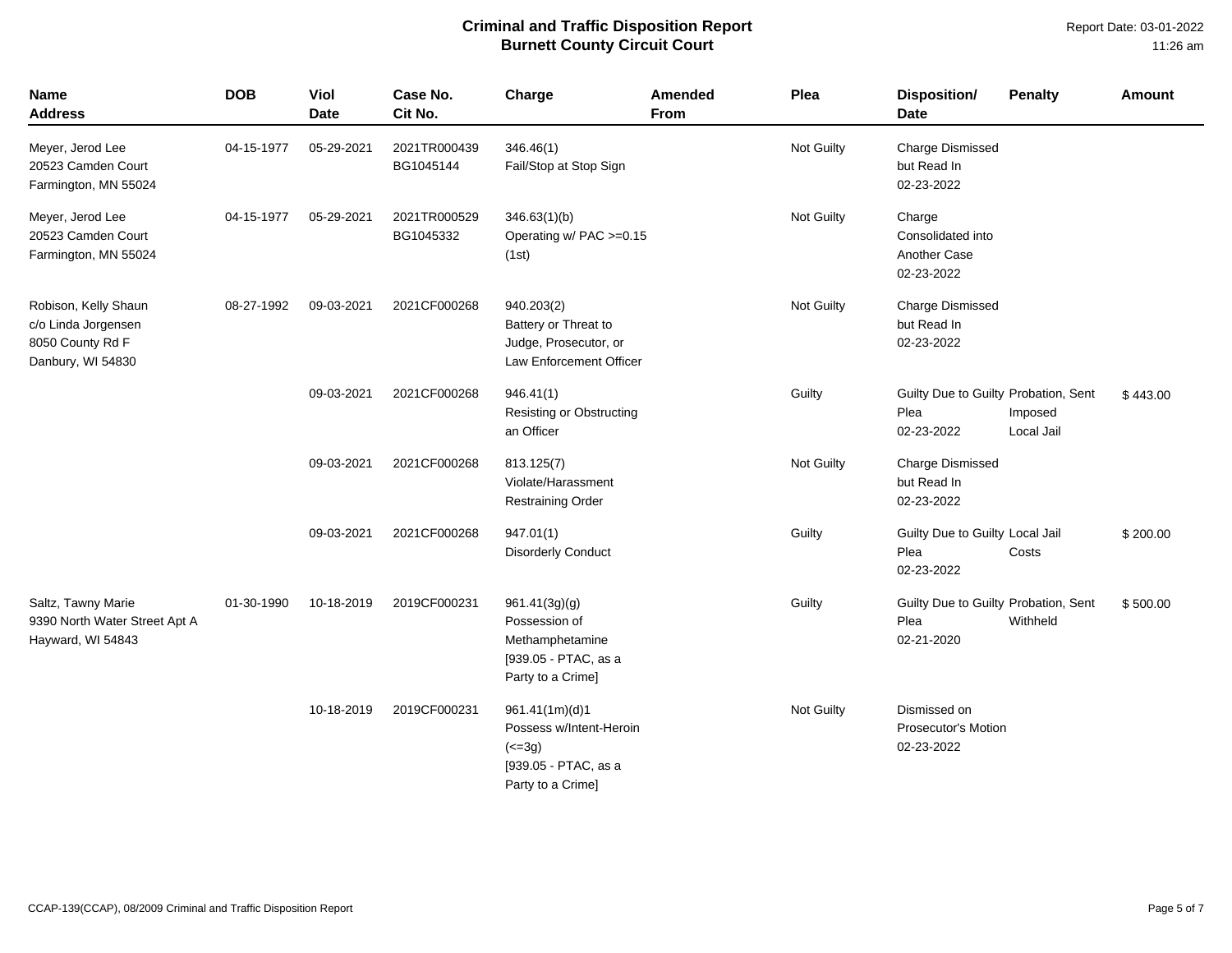Report Date: 03-01-2022 11:26 am

| <b>Name</b><br><b>Address</b>                                             | <b>DOB</b> | Viol<br><b>Date</b> | Case No.<br>Cit No.       | Charge                                                                                   | Amended<br><b>From</b> | Plea       | <b>Disposition/</b><br><b>Date</b>                           | <b>Penalty</b>                                                           | <b>Amount</b> |
|---------------------------------------------------------------------------|------------|---------------------|---------------------------|------------------------------------------------------------------------------------------|------------------------|------------|--------------------------------------------------------------|--------------------------------------------------------------------------|---------------|
|                                                                           |            | 10-18-2019          | 2019CF000231              | 961.573(1)<br>Possess Drug<br>Paraphernalia<br>[939.05 - PTAC, as a<br>Party to a Crime] |                        | Not Guilty | Charge Dismissed<br>but Read In<br>02-21-2020                |                                                                          |               |
|                                                                           |            | 10-18-2019          | 2019CF000231              | 947.01(1)<br><b>Disorderly Conduct</b>                                                   |                        | Not Guilty | <b>Charge Dismissed</b><br>but Read In<br>02-21-2020         |                                                                          |               |
|                                                                           |            | 10-18-2019          | 2019CF000231              | 450.11(7)(h)<br>Possess/Illegally<br><b>Obtained Prescription</b>                        |                        | Not Guilty | <b>Charge Dismissed</b><br>but Read In<br>02-21-2020         |                                                                          |               |
| Skinaway, Amber Lee<br>7134 Lake 26 Road<br>Danbury, WI 54830             | 09-19-1986 | 11-28-2021          | 2022CM000017              | BC961.41(3g)<br>Possession of THC                                                        | Possession of THC      | Guilty     | Guilty Due to Guilty Forfeiture / Fine<br>Plea<br>02-23-2022 | <b>Other Sentence</b>                                                    | \$330.50      |
|                                                                           |            | 11-28-2021          | 2022CM000017              | 961.573(1)<br>Possess Drug<br>Paraphernalia                                              |                        |            | <b>Charge Dismissed</b><br>but Read In<br>02-23-2022         |                                                                          |               |
| Wade, Donald Len<br>PO Box 92<br>6402 Austin Lake Rd<br>Webster, WI 54893 | 01-05-1952 | 01-21-2021          | 2021TR000092<br>BG5445650 | 347.06(1)<br>Operation w/o Required<br>Lamps Lighted                                     |                        | Not Guilty | <b>Charge Dismissed</b><br>but Read In<br>02-25-2022         |                                                                          |               |
| Wade, Donald Len<br>PO Box 92<br>6402 Austin Lake Rd<br>Webster, WI 54893 | 01-05-1952 | 01-21-2021          | 2021TR000093<br>BG5445646 | 347.48(2m)(b)<br>Vehicle Operator<br>Fail/Wear Seat Belt                                 |                        | Not Guilty | Charge Dismissed<br>but Read In<br>02-25-2022                |                                                                          |               |
| Wade, Donald Len<br>PO Box 92<br>6402 Austin Lake Rd<br>Webster, WI 54893 | 01-05-1952 | 01-21-2021          | 2021CF000047<br>BG5445635 | 346.63(1)(a)<br>OWI (5th or 6th)                                                         |                        | Guilty     | Guilty Due to Guilty State Prison<br>Plea<br>02-25-2022      | <b>DOT License</b><br>Revoked<br>$\mathbf{1}$<br>Extended<br>Supervision | \$3264.00     |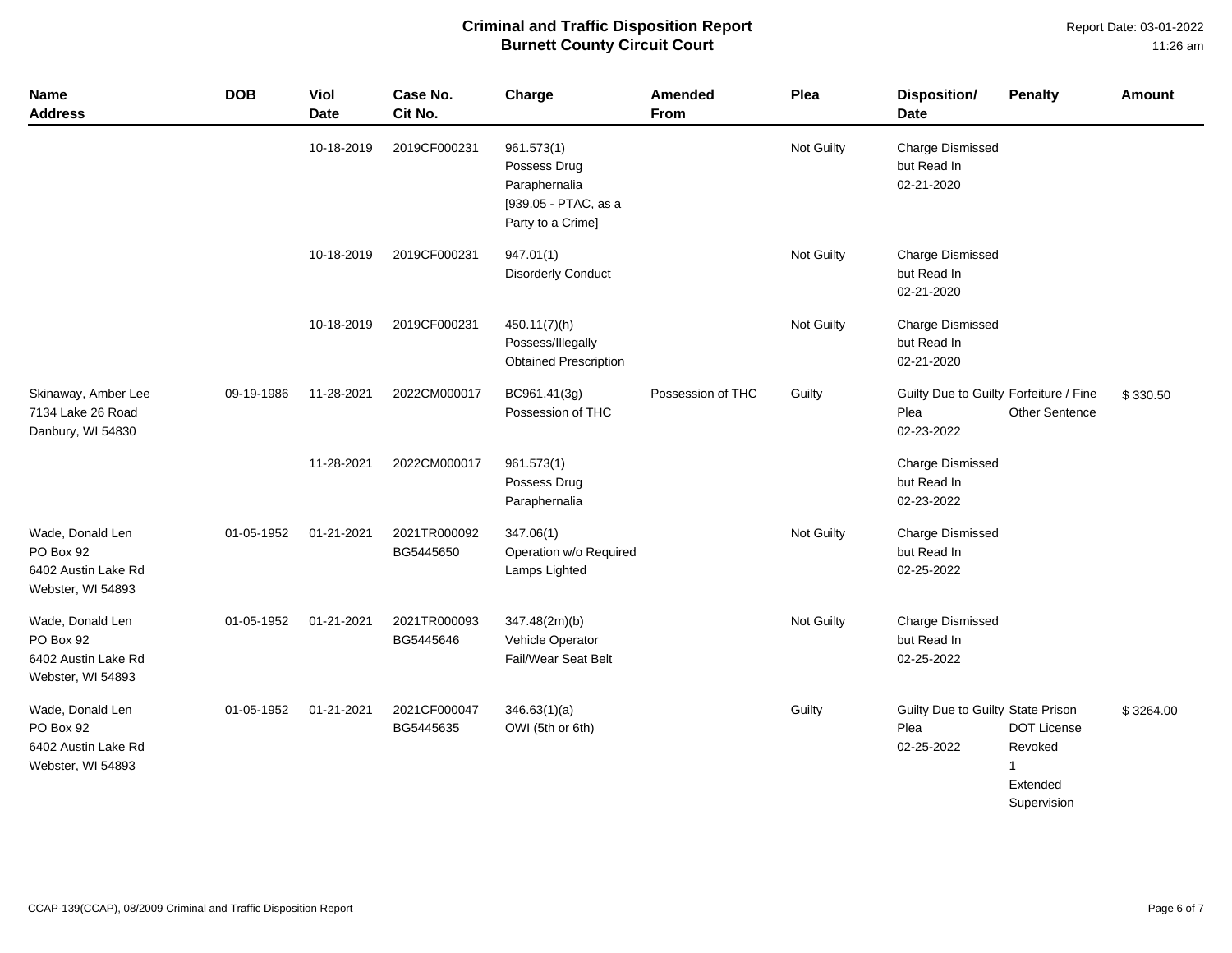Report Date: 03-01-2022 11:26 am

| <b>Name</b><br><b>Address</b> | <b>DOB</b> | Viol<br><b>Date</b> | Case No.<br>Cit No.       | Charge                                           | Amended<br>From | Plea | Disposition/<br><b>Date</b>                               | <b>Penalty</b> | Amount |
|-------------------------------|------------|---------------------|---------------------------|--------------------------------------------------|-----------------|------|-----------------------------------------------------------|----------------|--------|
|                               |            | 01-21-2021          | 2021CF000047<br>BG5446022 | 346.63(1)(b)<br>Operating w/ PAC (5th or<br>6th) |                 |      | Charge<br>Consolidated into<br>Another Case<br>02-25-2022 |                |        |